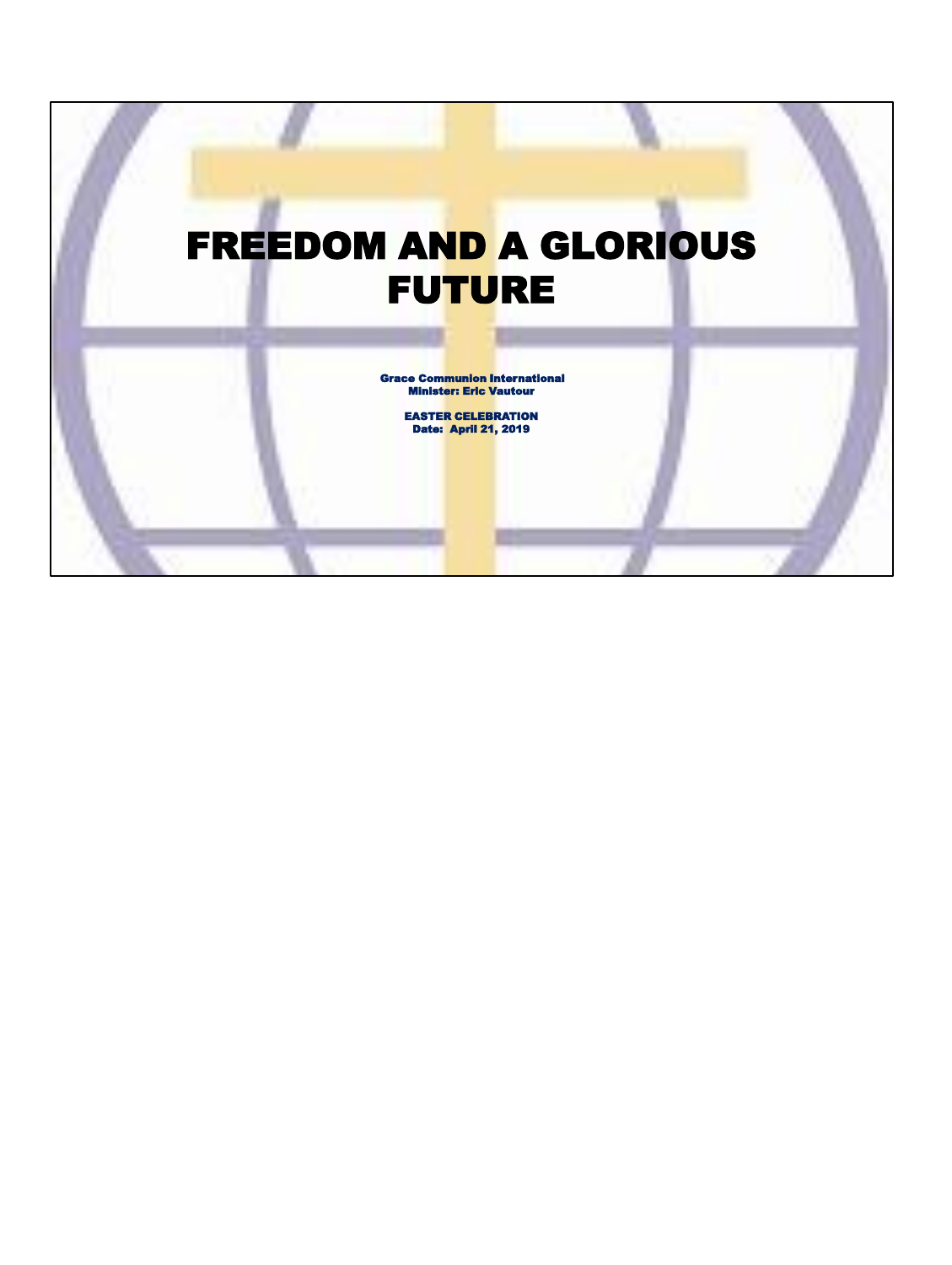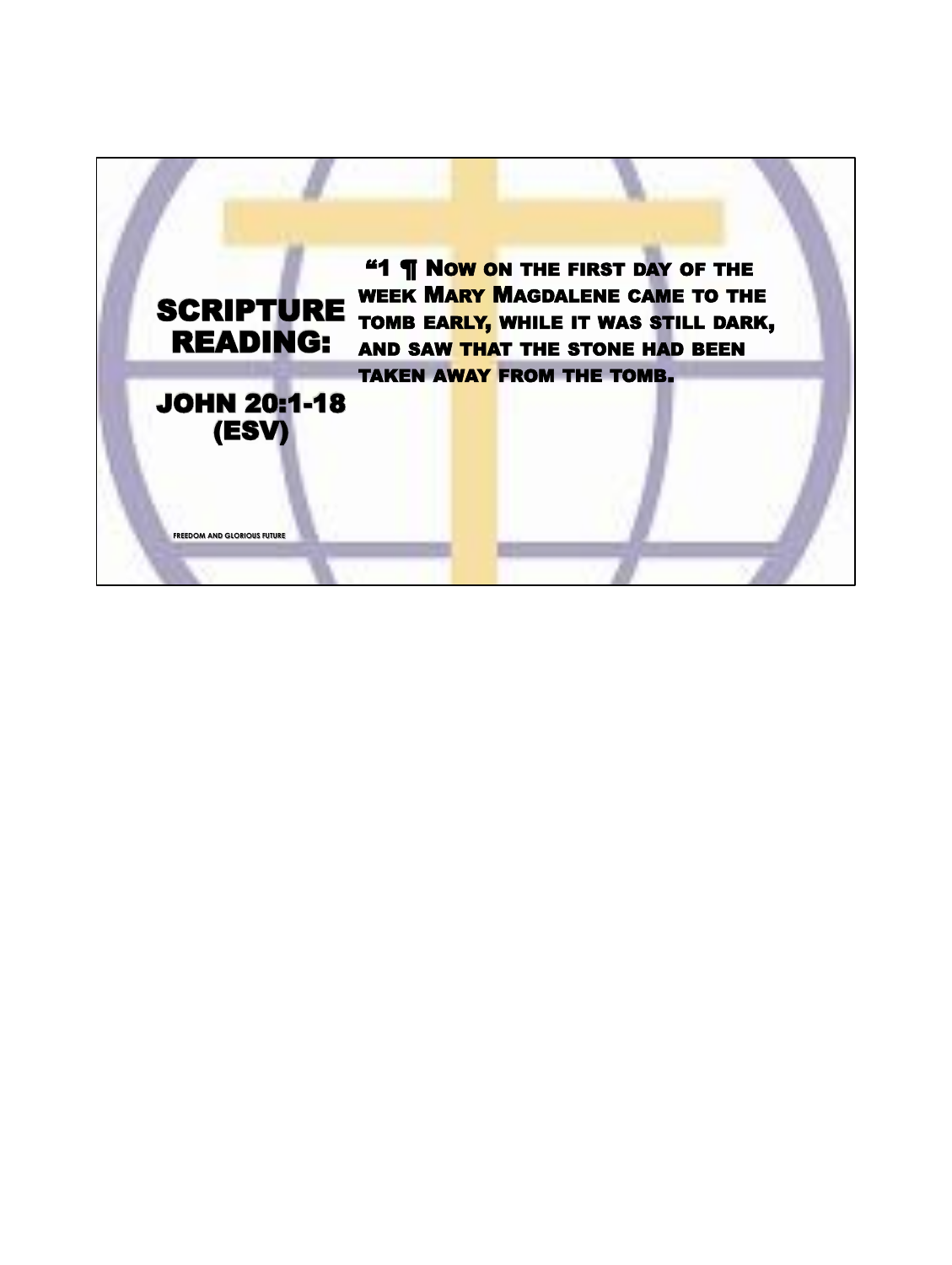2 SO SHE RAN AND WENT TO SIMON PETER AND THE OTHER DISCIPLE, THE ONE WHOM JESUS LOVED, AND SAID TO THEM, **"THEY HAVE TAKEN THE LORD** OUT OF THE TOMB, AND WE DO NOT KNOW WHERE THEY HAVE LAID HIM." 3 SO PETER WENT OUT WITH THE OTHER DISCIPLE, AND THEY WERE GOING TOWARD THE TOMB. 4 BOTH OF THEM WERE RUNNING TOGETHER, BUT THE OTHER DISCIPLE OUTRAN PETER AND REACHED THE TOMB FIRST. 5 AND STOOPING TO LOOK IN, HE SAW THE LINEN CLOTHS LYING THERE, BUT HE DID NOT GO IN.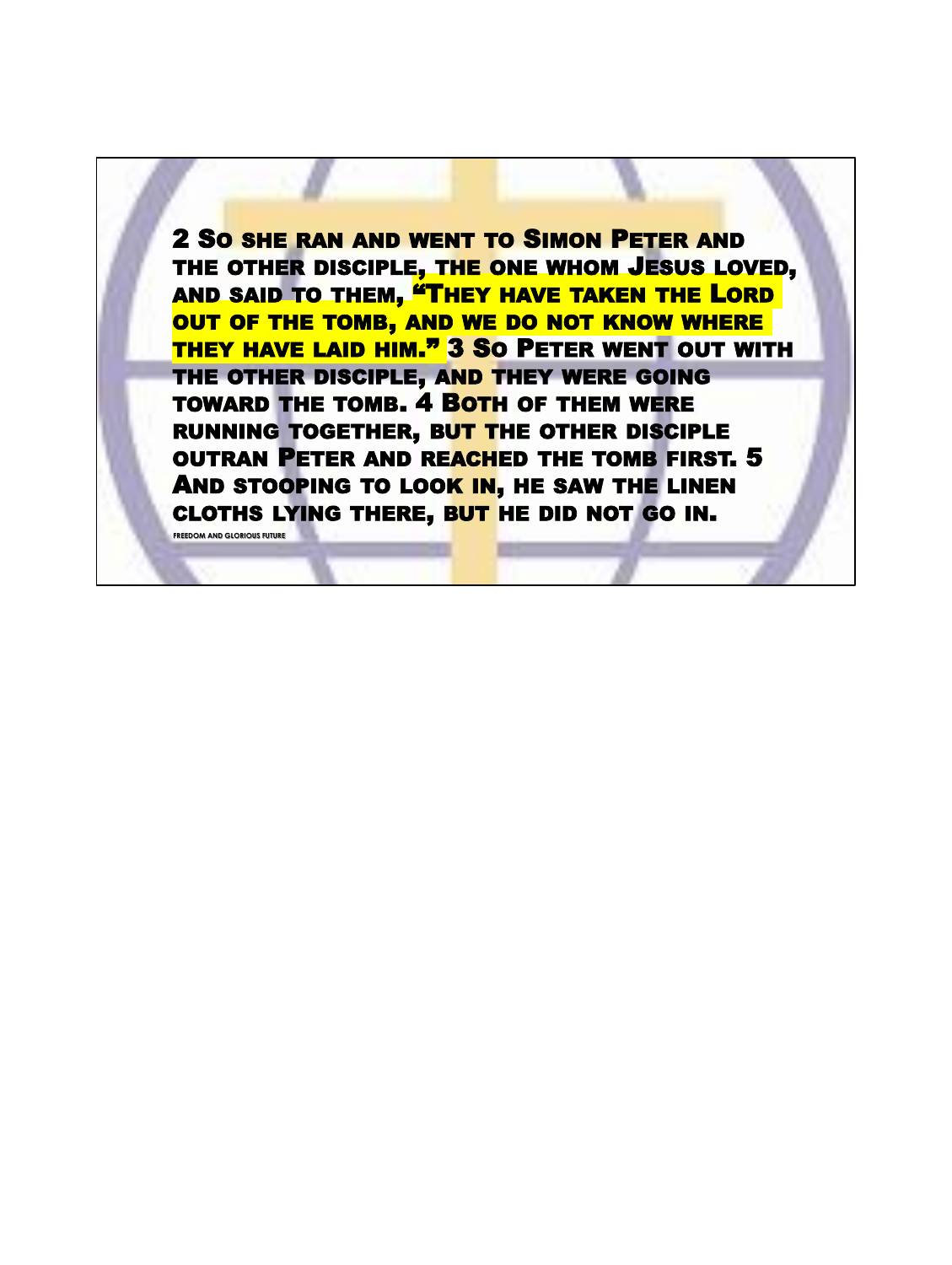6 THEN SIMON PETER CAME, FOLLOWING HIM, AND WENT INTO THE TOMB. HE SAW THE LINEN CLOTHS LYING THERE, 7 AND THE FACE CLOTH, WHICH HAD BEEN ON JESUS<sup>'</sup> HEAD, NOT LYING WITH THE LINEN CLOTHS BUT FOLDED UP IN A PLACE BY ITSELF. 8 THEN THE OTHER DISCIPLE, WHO HAD REACHED THE TOMB FIRST, ALSO WENT IN, AND HE SAW AND BELIEVED; 9 FOR AS YET THEY DID NOT UNDERSTAND THE SCRIPTURE, THAT HE MUST RISE FROM THE DEAD.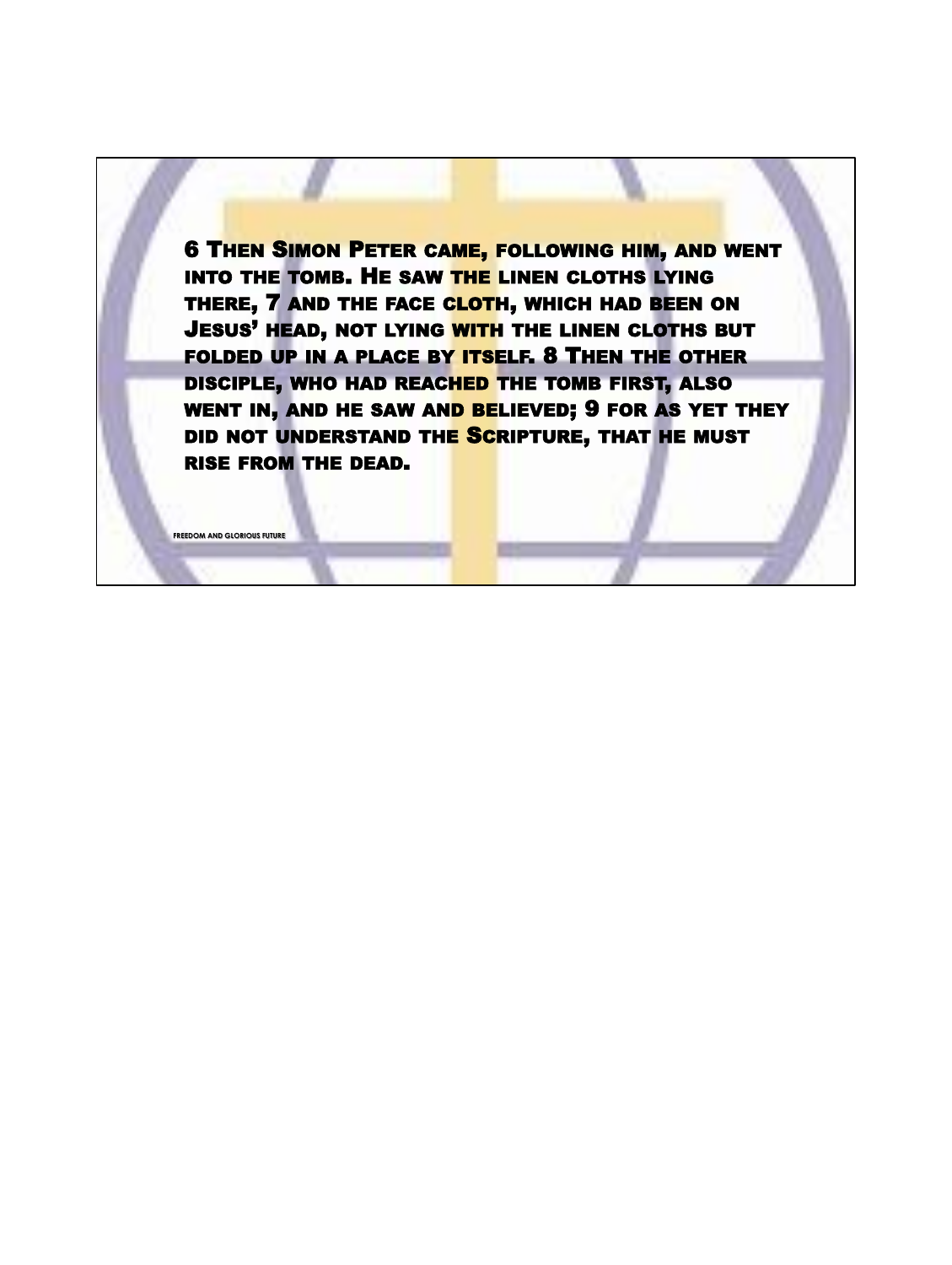10 Then the disciples went back to their homes. 11 ¶ But Mary stood weeping outside the tomb, and as she wept she stooped to look into the tomb. 12 And she saw two angels in white, sitting where the body of Jesus had lain, one at the head and one at the feet. 13 They said to her, **"Woman, why are you** weeping?" She said to them, "They have taken away my Lord, and I do not know where they have laid him."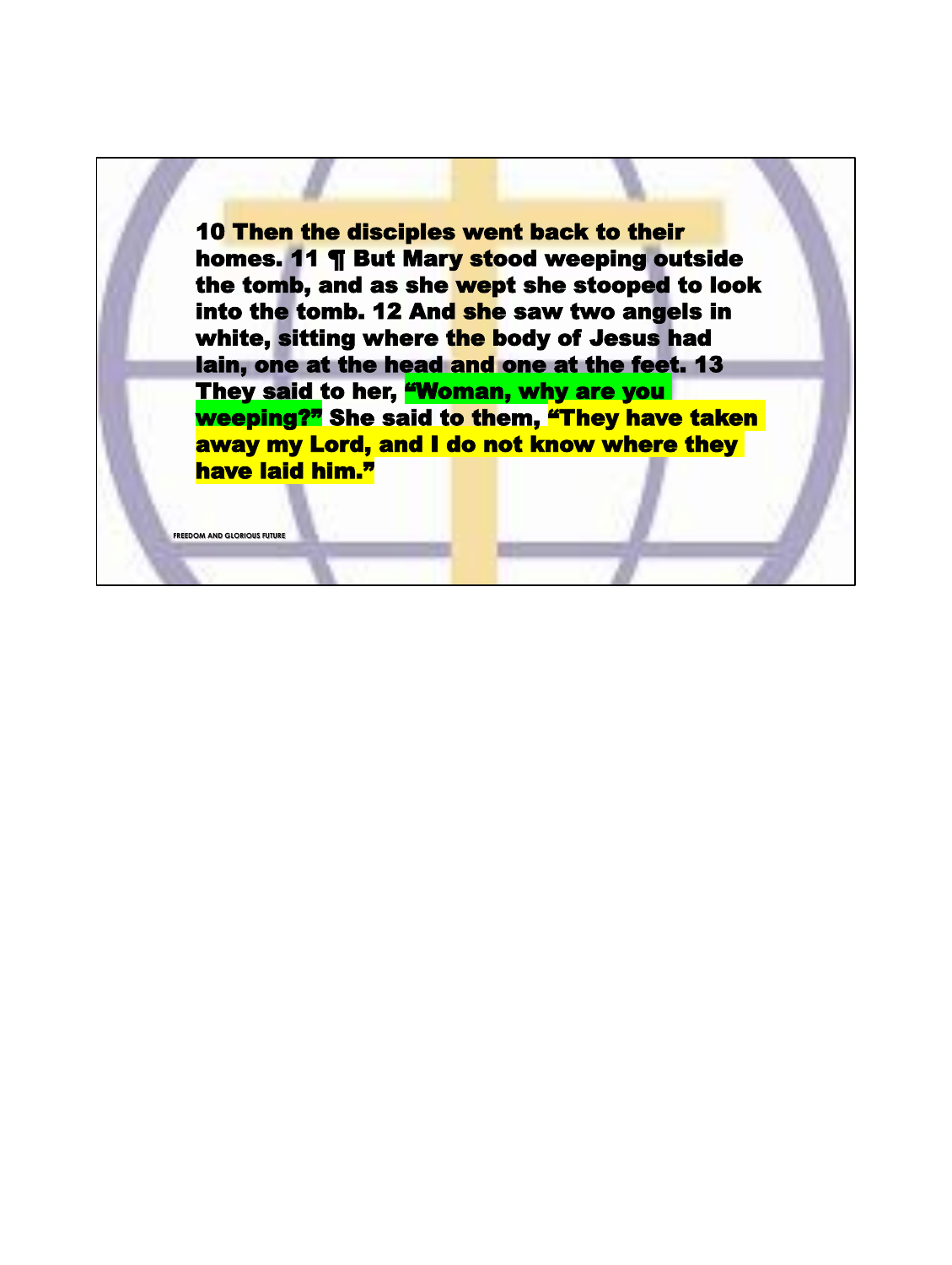**14 HAVING SAID THIS, SHE TURNED AROUND AND SAW JESUS** STANDING, BUT SHE DID NOT KNOW THAT IT WAS JESUS. 15 **JESUS SAID TO HER, "WOMAN, WHY ARE YOU WEEPING? WHOM** ARE YOU SEEKING?" SUPPOSING HIM TO BE THE GARDENER, SHE SAID TO HIM, "SIR, IF YOU HAVE CARRIED HIM AWAY, TELL ME WHERE YOU HAVE LAID HIM, AND I WILL TAKE HIM AWAY." 16 JESUS SAID TO HER, "MARY." SHE TURNED AND SAID TO HIM IN ARAMAIC, **"RABBONI!"** (WHICH MEANS TEACHER).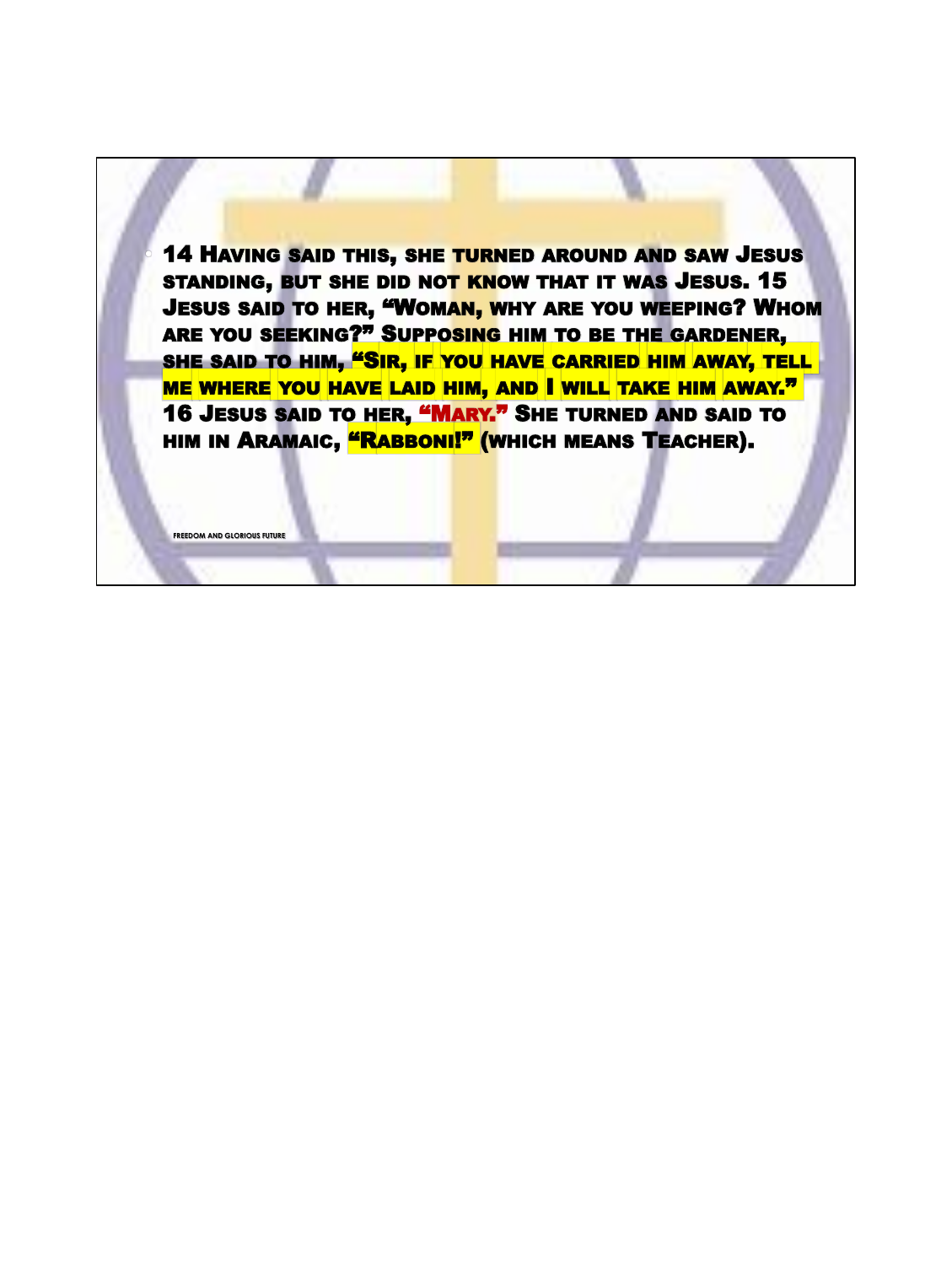17 Jesus said to her, "Do not cling to me, for I have not yet ascended to the Father; but go to my brothers and say to them, 'I am ascending to my Father and your Father, to my God and your God.'" 18 Mary Magdalene went and announced to the disciples, "I have seen the Lord"—and that he had said these things to her." (Joh 20:1-18 ESV)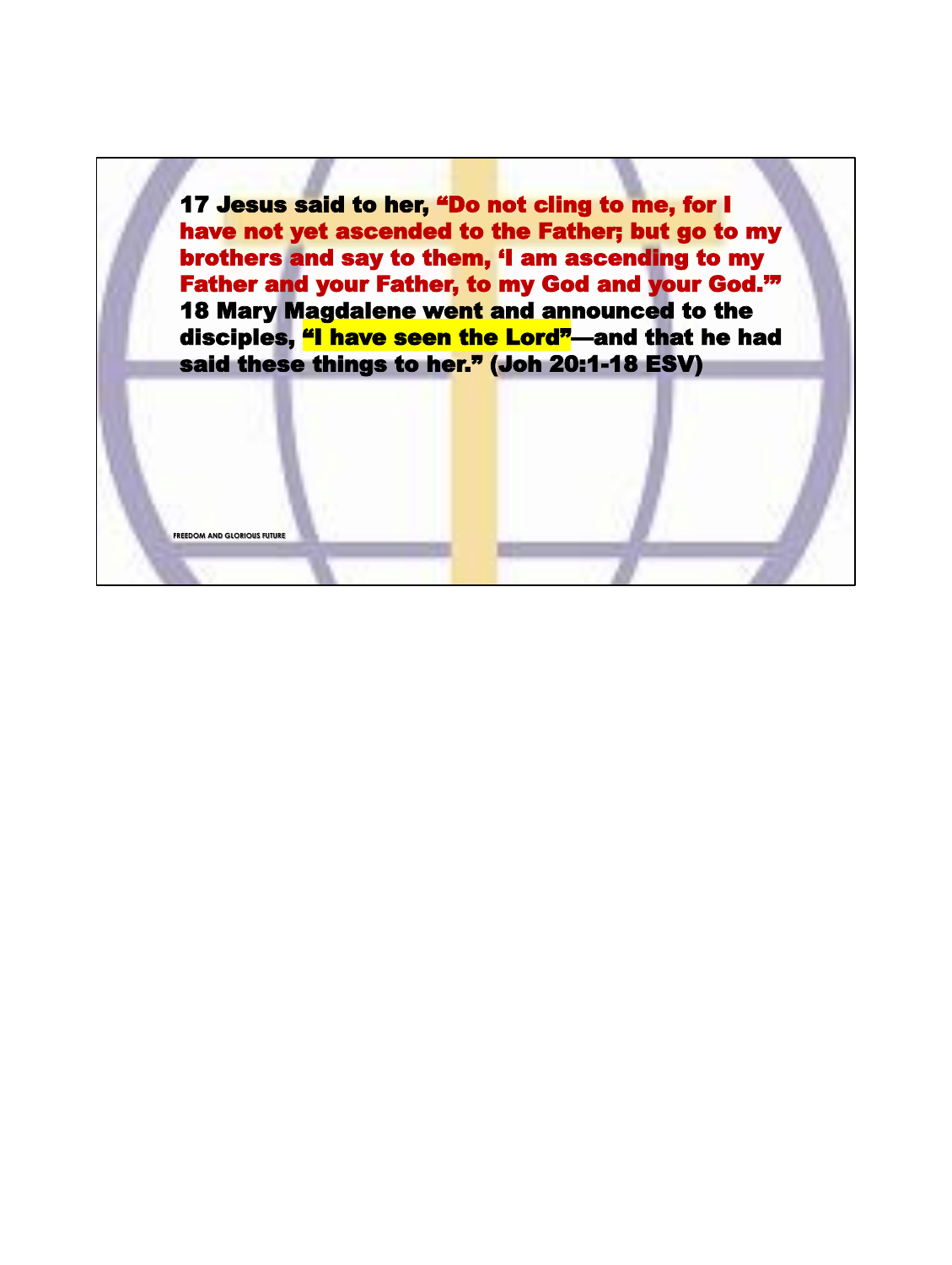

How important is the resurrection?

The apostle Paul saw the death and resurrection of Jesus as of first importance!

**"3 For I delivered to you as of first importance what I also received: that Christ died for our sins in accordance with the Scriptures, 4 that he was buried, that he was raised on the third day in accordance with the Scriptures, 5 and that he appeared to Cephas, then to the twelve." (1 Co 15:3-5 ESV).**

The crucifixion without the resurrection would be meaningless. If Jesus had not been resurrected, we could not have salvation. Our sins would not be forgiven. We could not have the hope of eternal life.

It's important to realize that the resurrection is a fact in history.

A student at the University of Uruguay asked Josh McDowell the following question, **"Prof. McDowell, why can't you refute Christianity?**"

Dr. McDowell answered, **"For a very simple reason: I am not able to explain away an**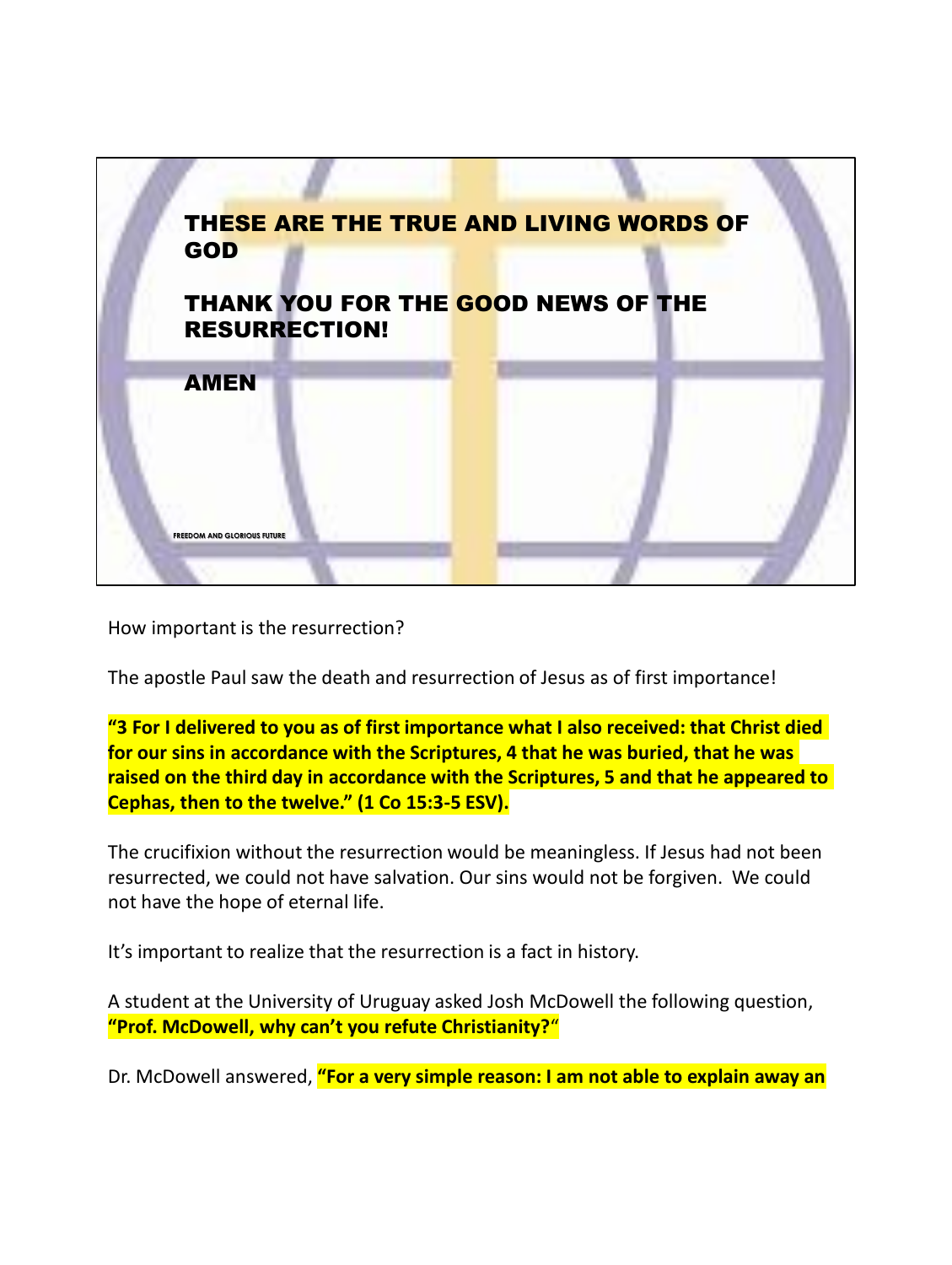**event in history – the resurrection of Jesus."** (*THE NEW EVIDENCE THAT DEMANDS A VERDICT, Evidence I & II, Fully Updated in One Volume to Answer Questions Challenging Christians in the 21st Century (pages- 203–204).*

Have you ever thought that of all the belief systems in the world including such great religions as Islam, Buddhism, Hinduism, Judaism only Christianity claims to have a living Savior, a Savior who has come to earth as one of us, a Savior who has defeated death through his resurrection from the physically dead. This is quite a claim is in it?

As Wilbur Smith said, "But when he said that he himself would rise again from the dead, the third day after he was crucified, he said something that only a fool would dare say, if he expected longer the devotion of any disciples – unless he was sure he was going to rise. No founder of any world religion known to man ever dare to say a thing like that!" (Idem page 209)

The apostles had walked with Jesus for 3 1/2 years. Jesus had told him that he was going to die and be resurrected. They did not understand. As we heard in the Scripture reading, **"8 Then the other disciple, who had reached the tomb first, also went in, and he saw and believed; 9 for as yet they did not understand the Scripture that he must rise from the dead." (Joh 20:8-9 ESV).**

Jesus had just suffered a brutal death on the Roman cross. No one had ever survived such an ordeal. Jesus did not survive the Roman crucifixion. When he was taken off the cross, he was dead. He was dead even before the Roman soldier pierced his heart with his spear.

We can well understand that the disciples did not understand when Jesus would say that he was going to Jerusalem to suffer at the hands of the Jews and Roman government. (Matt. 20:17-19)

Can we imagine the thoughts and emotions that must have run in the mind of John when he entered the tomb with Peter and he saw that Jesus was no longer there. In fact, the linen cloth used to wrap his body was neatly folded where he had laid. **We simply read in the Scripture that when John saw, he believed (John 20:8)!** John had witnessed the crucifixion. He knew Jesus was dead. He is the only disciples who stood by Jesus during this whole ordeal. The other disciples had all deserted out of fear.

The resurrection of Jesus change the disciples lives forever. They were confident that Jesus lived. They were confident that Jesus was the source of eternal life. They became bold in proclaiming the impossible. Jesus was risen from the dead. Jesus was all that He claimed to be: the Son of Man, the Son of God.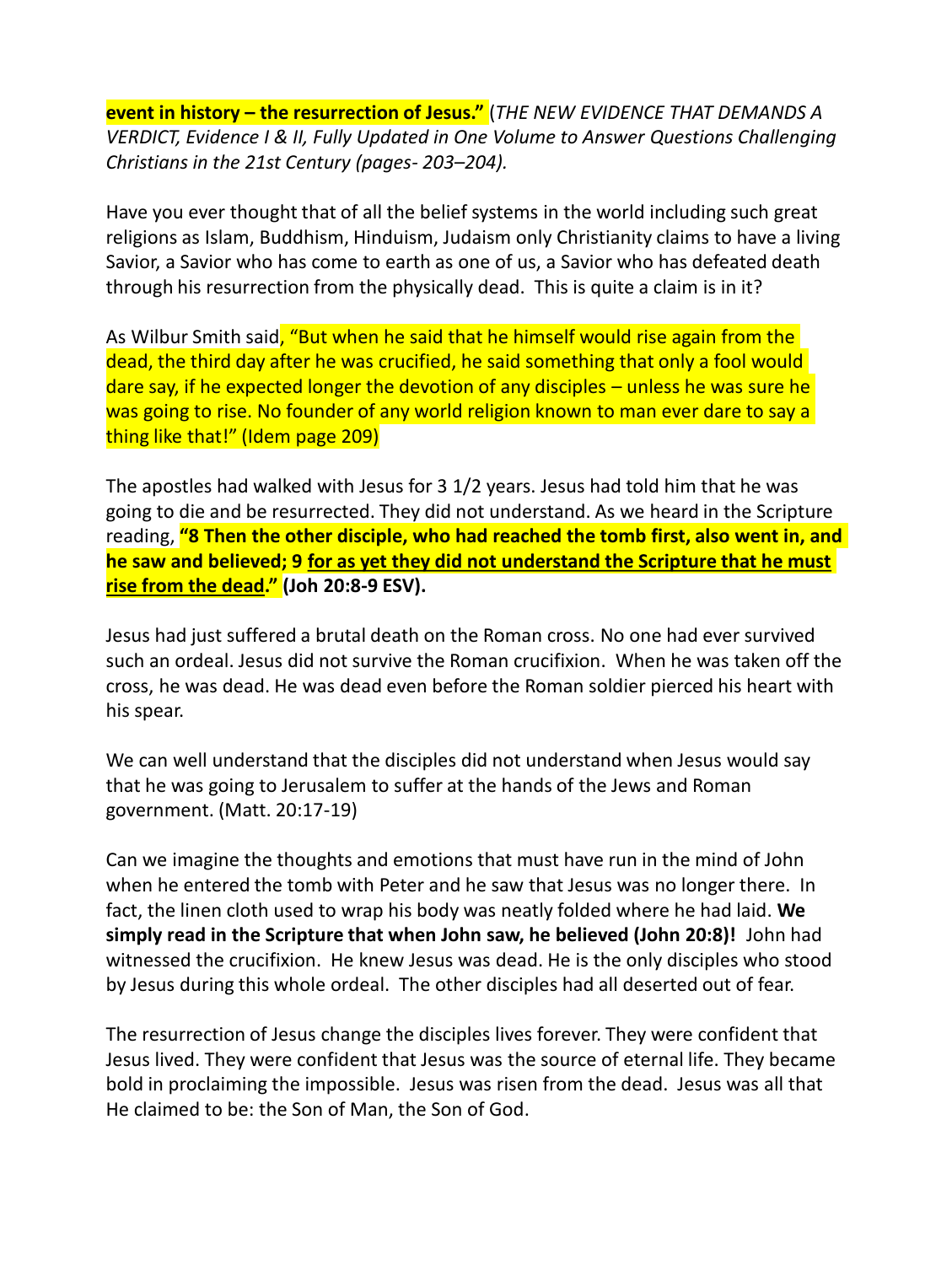Because Jesus died and rose again from the dead, the following is true for all of us who have come to faith in Jesus.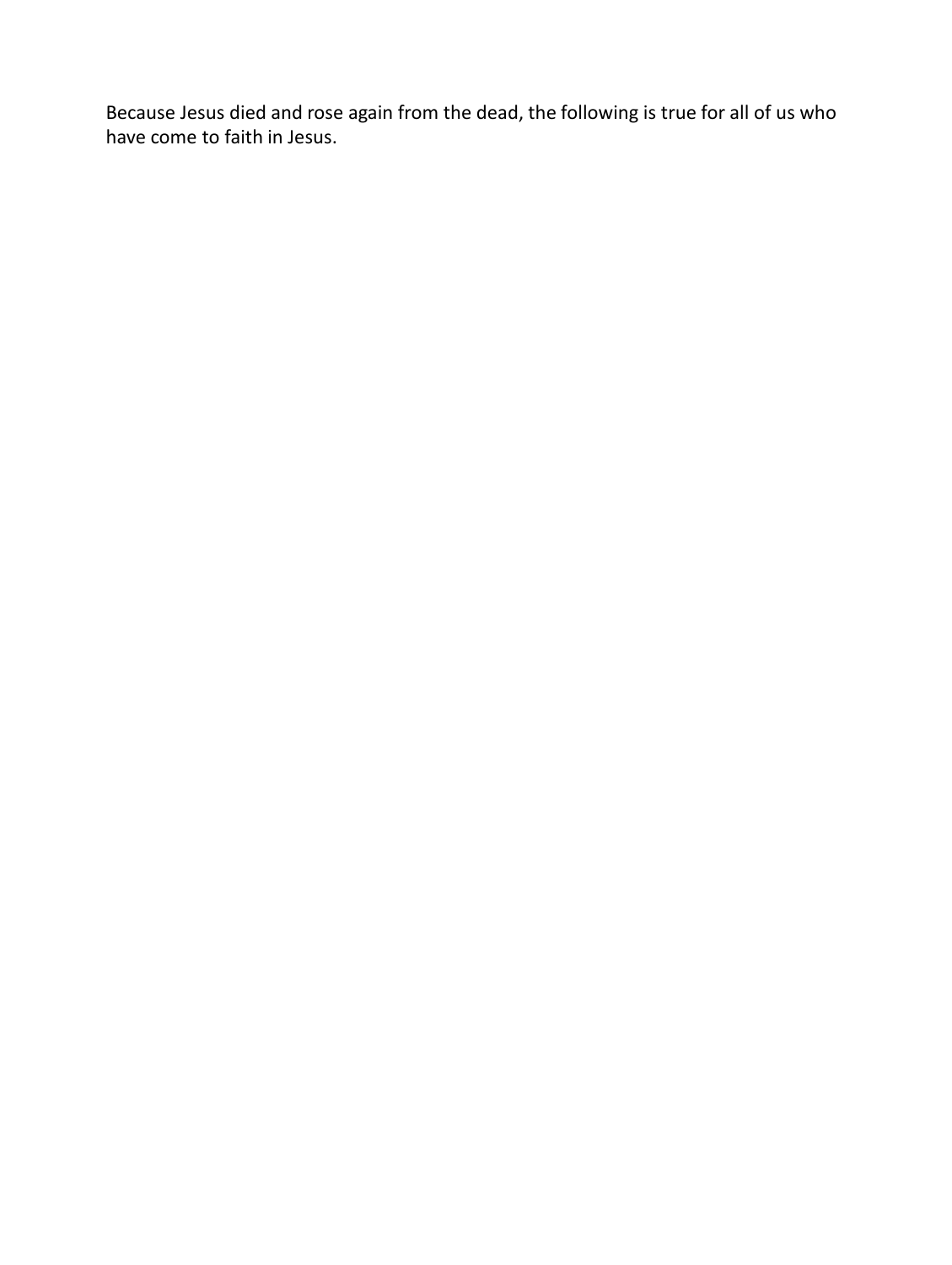

1 –We are liberated from the curse of the law. (Gal. 3:10-14). There is a curse attached to the law because breaking the law is a sin. **"For whoever keeps the whole law but fails in one point has become accountable for all of it." (Jas 2:10 ESV)**

We now do not live under the law of the Old Testament but in grace, we live under the law of Christ (1 Corinthians 9:21, Galatians 6:2).

2 – in Christ, we are not slaves to our sinful passions anymore because, in the new life God has given us, we live to serve God. *("But now that you have been set free from sin and have become slaves of God, the fruit you get leads to sanctification and its end, eternal life." (Ro 6:22 ESV).*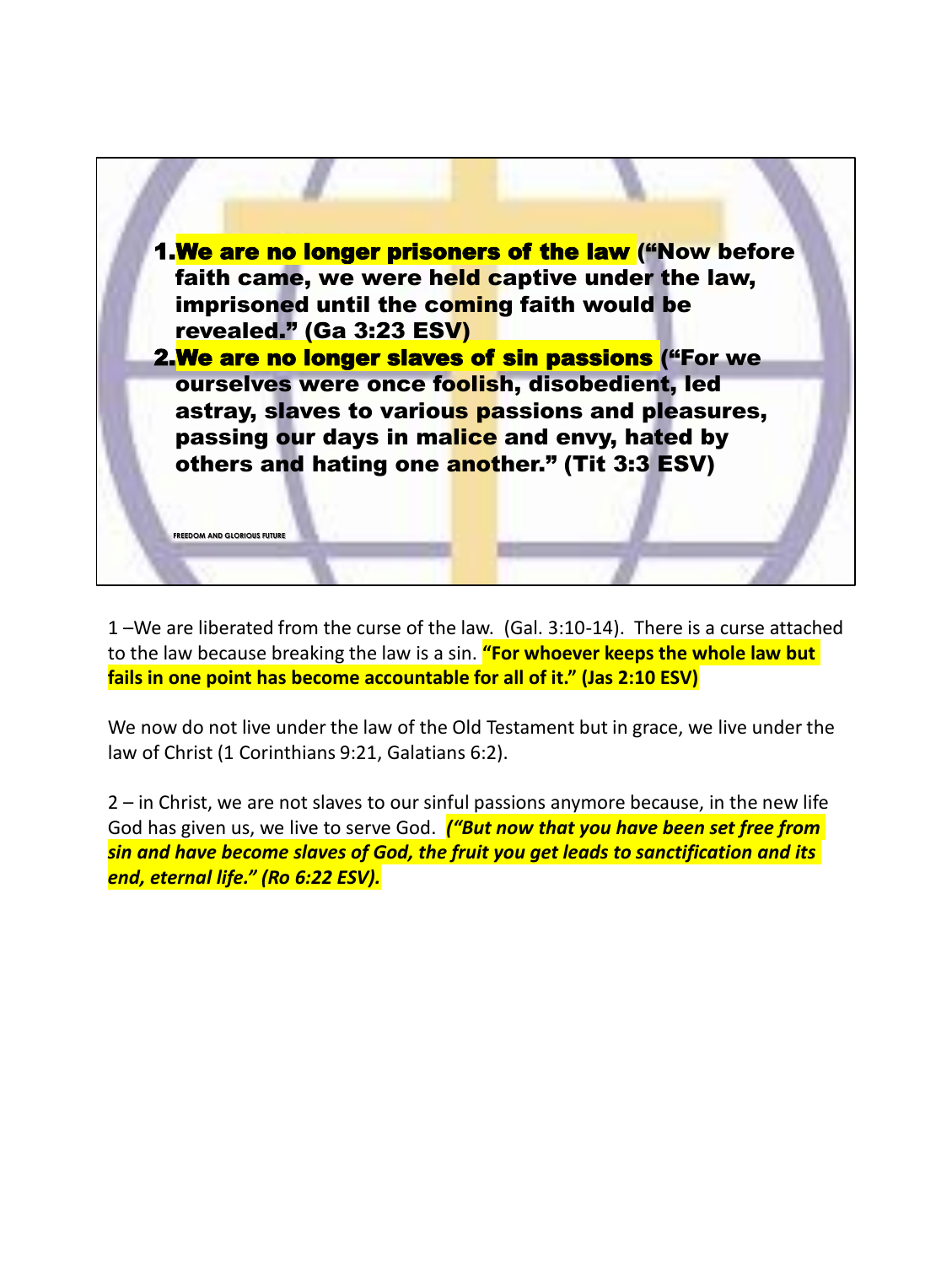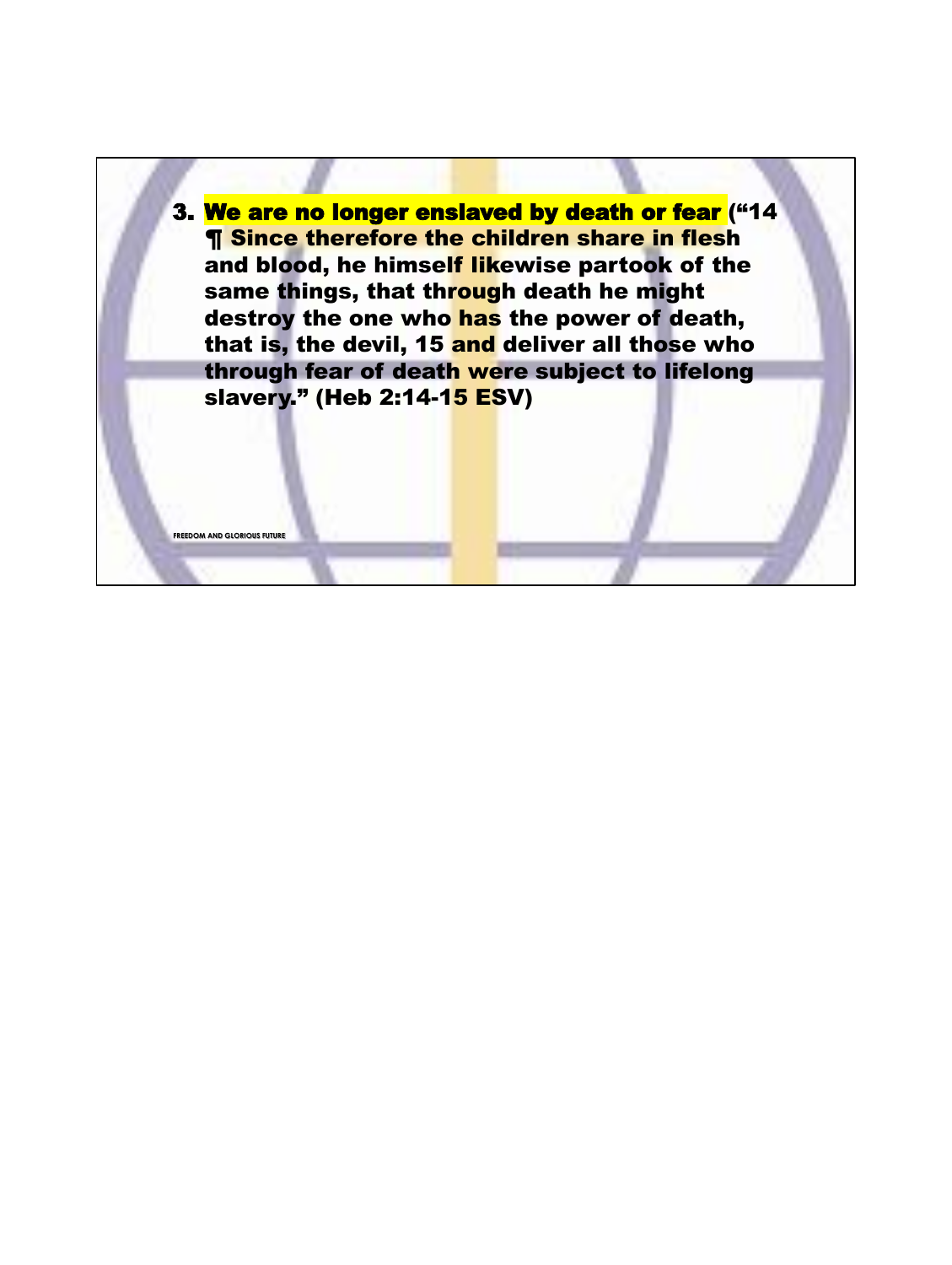

**FREEDOM AND GLORIOUS FUTUR** 

We believe in many things in this world but what is the most important to believe that Jesus has died and rose again!

There are many facts we take for granted. Because of Galileo, we believe that the earth is round. We know that the orbits around the sun. The earth is not the centre of the universe.

We believe that Henry Ford has invented the automobile.

We believe that Alexander Graham Bell invented the telephone. We haven't met any of these people. Their inventions or discoveries benefit our physical life. Even if we believe in what they have done, it does not give us a purpose to life or guide us in how to live. Believing in their discoveries as helpful as they may be, do not deliver us from our slavery to our passions. They do not satisfy our thirst for transcendence. They do not teach us why we are born. They do not give us hope beyond this life!

We know that gravity exists. We believe that food contains calories even if we don't see them. We know that salt givesea certain tasted the food.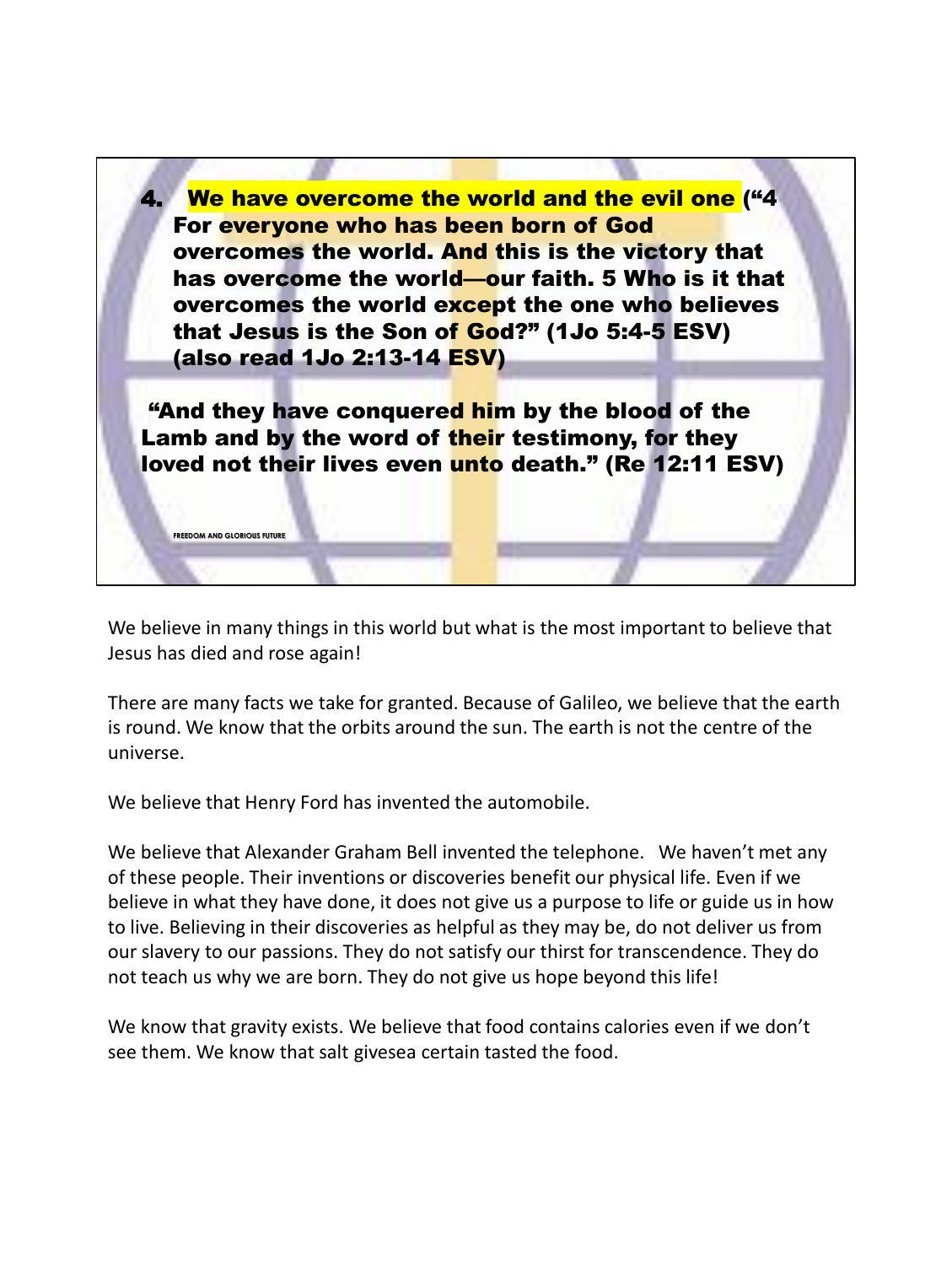We take these facts were granted. When we get into her car, we do not think of Henry Ford, the inventor of the first automobile. When we use the telephone, we do not think of Alexander Graham Bell. We know many of these facts are true because we have learned them somewhere.

These facts are not helping us to identify who we are or how we ought to live.

The fact that Jesus is alive is much more than a yes or no on an exam. The fact that Jesus is the Son of God come down from heaven to be one of us, to die in our place, to become sin for us, to defeat sin, death and evil at their root changes everything.

What he says and what he did is of utmost importance to each and every one of us. The fact of the death and resurrection of Jesus permits us to go from death to life! (John 5:24).

At the cross and the resurrection everything was done to that we can be given the gift of eternal life. Jesus asks us to believe!

The message that Jesus sent to his disciple through Mary Magdalene is the most hopeful message ever!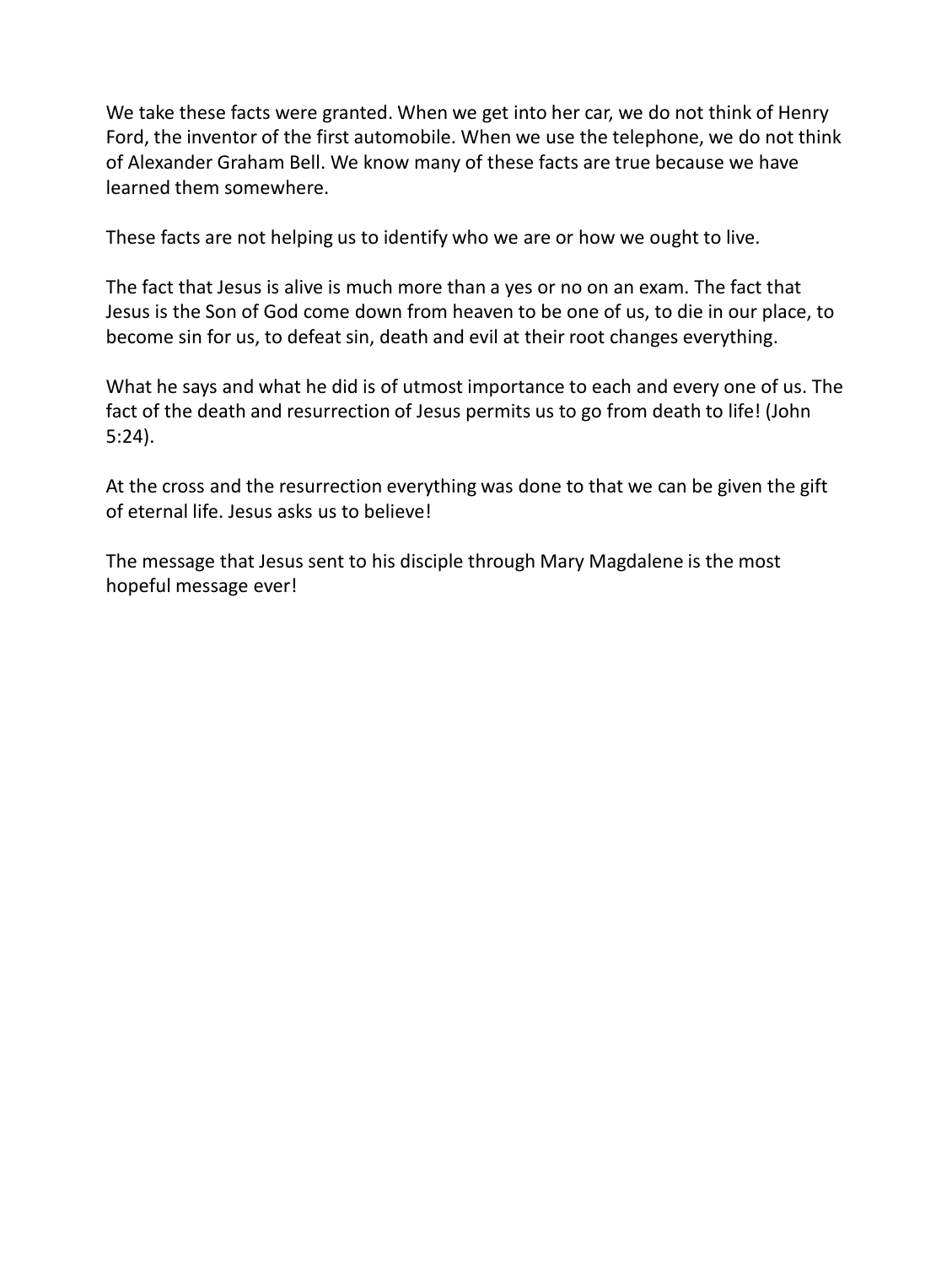

Isn't this an awesome message. Jesus is including us in the relationship that He has with the Father through Him, the Man Jesus who is both God and man! The resurrected Jesus, the perfect man who came and healed our flesh is telling us that His God is our God!

We will never be God like God is God but we will be perfect man like Jesus is the perfect man in heaven. The promise of the resurrection is that we will share in God's eternal glory for all eternity! The bible tells us that we will be fellow heirs with Jesus! This is greater than we can imagine. Jesus sustains the whole universe! (Next slide)